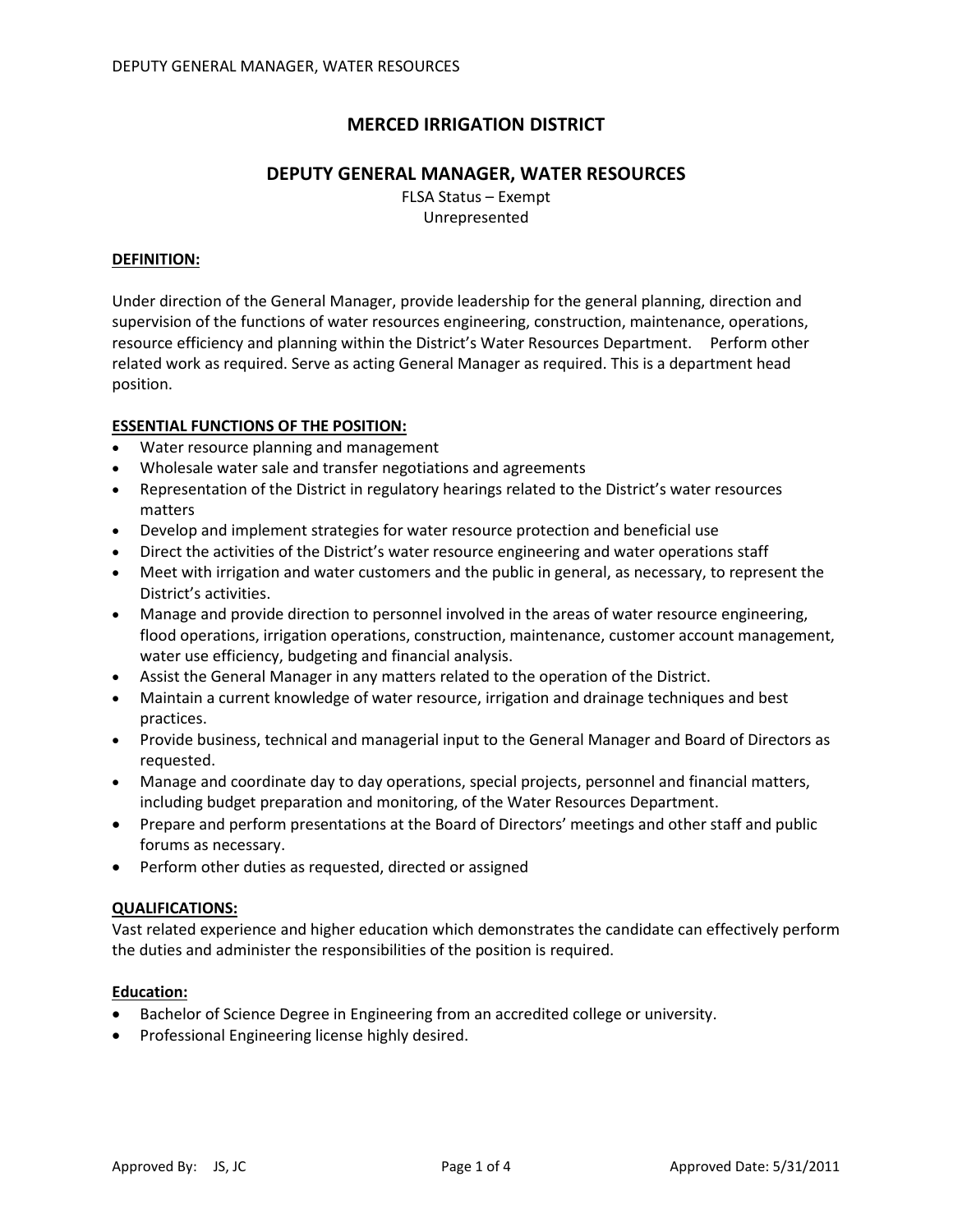#### **Experience:**

Ten  $-$  (10) years of applied professional engineering with progressive responsibility, including five  $-$ (5) plus years in a management role.

### **Ability to:**

- Communicate effectively both orally and in writing;
- Prepare and present oral and written reports;
- Interact and communicate with a broad spectrum of internal employees and external customers;
- Provide leadership and management of the department through coaching, enabling and facilitating employees working in a team environment;
- Build constructive relationships by promoting effective partnerships with department peers, consumers and employees;
- Understand water utility principles and utilize strategies to ensure District ratepayers and customers are provided least cost, reliable water service.
- Interpret and apply federal, state and local laws, policies and procedures and regulations;
- Exercise good judgment in structuring and organizing work and setting priorities, balancing the interests of clients and readily readjusting priorities to respond to customer demands;
- Prioritize workload;
- Work safely and independently.
- Build consensus with the public and fellow employees;
- Manage multiple tasks, projects and processes and meet deadlines for deliverable work product and results on a consistent basis

### **Knowledge of:**

- Effective leadership and management principles and practices;
- Water distribution, rate development and rate setting, water management and efficiency strategies;
- Industrial processes, corporate economics and competitive threats;
- Contract preparation and administration;
- Pertinent federal, state and local laws and regulations;
- Recent developments, current literature and sources of information regarding the water utility industry as they relate to the District;
- Proficient in the use of personal computer operation and related software applications, peripheral equipment operation and computer interface.
- Public interaction in addressing customers and involved agencies' needs.
- Project management.
- Related engineering design, material, and legislation codes, and common engineering practices.
- Federal and state legislation that has affected the industry (Inland surface water plan, groundwater management, water quality issues, etc.)

## **Necessary Special Requirements:**

- A valid California registration as a Professional Engineer.
- Land surveyor license is desirable.
- Must file a Statement of Economic Interests in compliance with Government Code Section 8100.
- Must complete a two hour Ethics training course every two years in compliance with California AB 1234.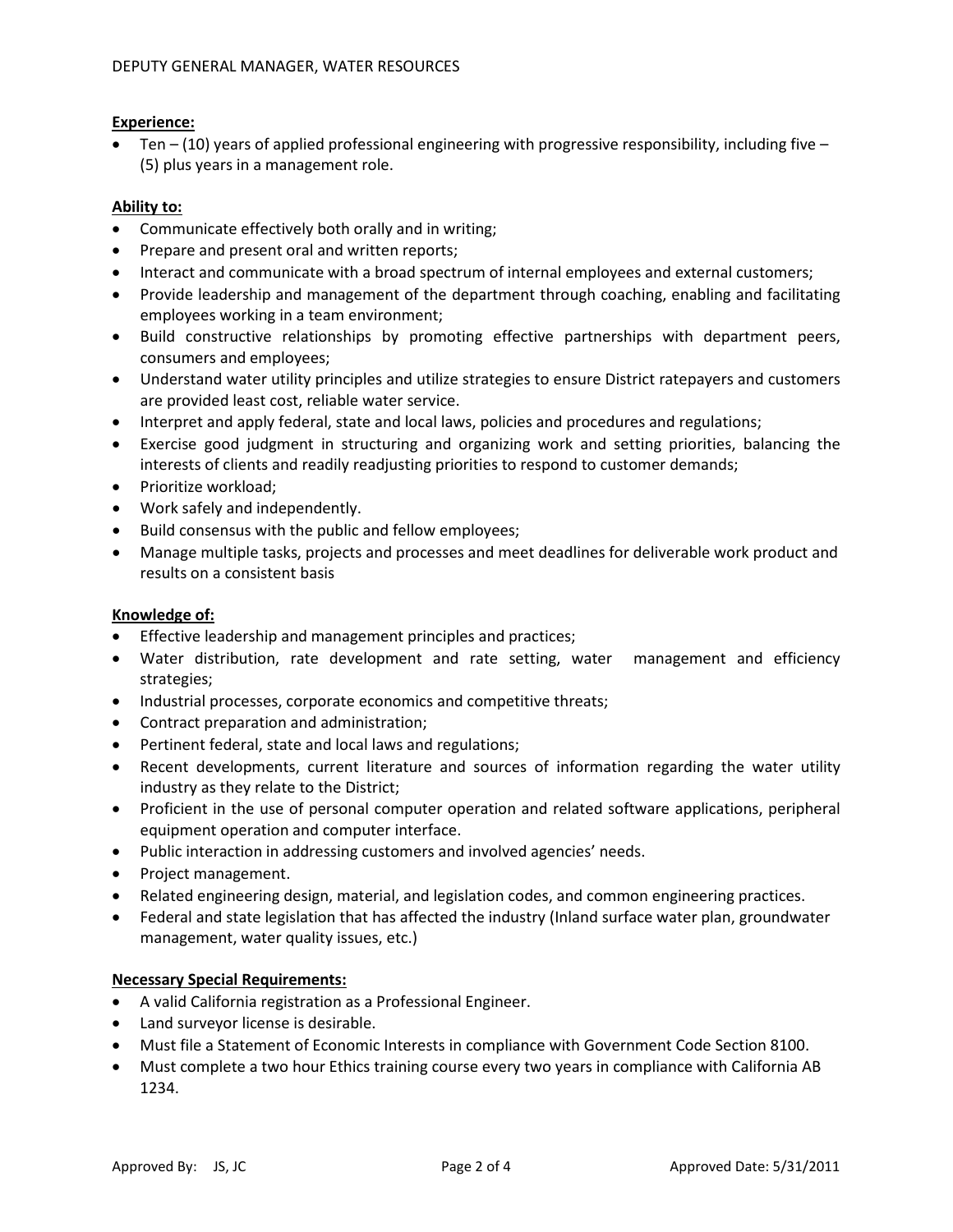- Must complete two hours of Sexual Harassment training every two years in compliance with California AB 1825.
- A valid California Class C Driver License and the ability to maintain insurability under the District's vehicle insurance program.
- Abide by all District policies, guidelines and rules.

## **ENVIRONMENTAL FACTORS:**

- Exposure to the sun: 10% or less work time spent outside a building and exposed to the sun.
- Irregular or extended work hours: Occasionally required to change working hours or work schedule to accomplish tasks and goals as an exempt management employee.
- Work performed in an office environment

The mental and physical demands described here are representative of those that must be met by an employee to successfully perform the essential functions of this job. Reasonable accommodations may be made to enable individuals with disabilities to perform the essential functions:

## **ESSENTIAL MENTAL ABILITIES:**

- Exercise independent judgment.
- Self directing and organized.
- Reason objectively.
- Assess, project and plan work activities on a daily and weekly basis.
- Interpret state/ federal/agency regulations.
- Document concisely, accurately and timely.
- Handle a variety of duties which may be interrupted or changed by immediate circumstances.

## **TYPICAL PHYSICAL DEMANDS:**

- Communicate orally and in writing with District management, co-workers, outside auditors, customers, and the public in face-to-face and one-on-one settings.
- Transport, set-up and removal of promotional equipment and materials at various public functions.
- Use of office equipment such as computer, copiers, scanners, and fax machines.
- Capable of negotiating stairways and uneven ground from time to time.

| Sitting:    | Remains in a seated position for up to eight (8) hours per day                                                 |
|-------------|----------------------------------------------------------------------------------------------------------------|
| Hands/Arms: | Operates computer for up to eight (8) hours per day                                                            |
| Lifting:    | Raises and lowers boxes and supplies up to twenty-five (25) pounds.                                            |
| Stooping:   | Bends body downward and forward by bending at the knees or waist                                               |
| Talking:    | Expresses ideas and shares information by means of spoken work in person and by<br>telephone.                  |
| Hearing:    | Hears well enough to receive communications in person and by telephone.                                        |
| Vision:     | Reads written and video messages for up to eight (8) hours per day.  Operate vehicles<br>and office equipment. |